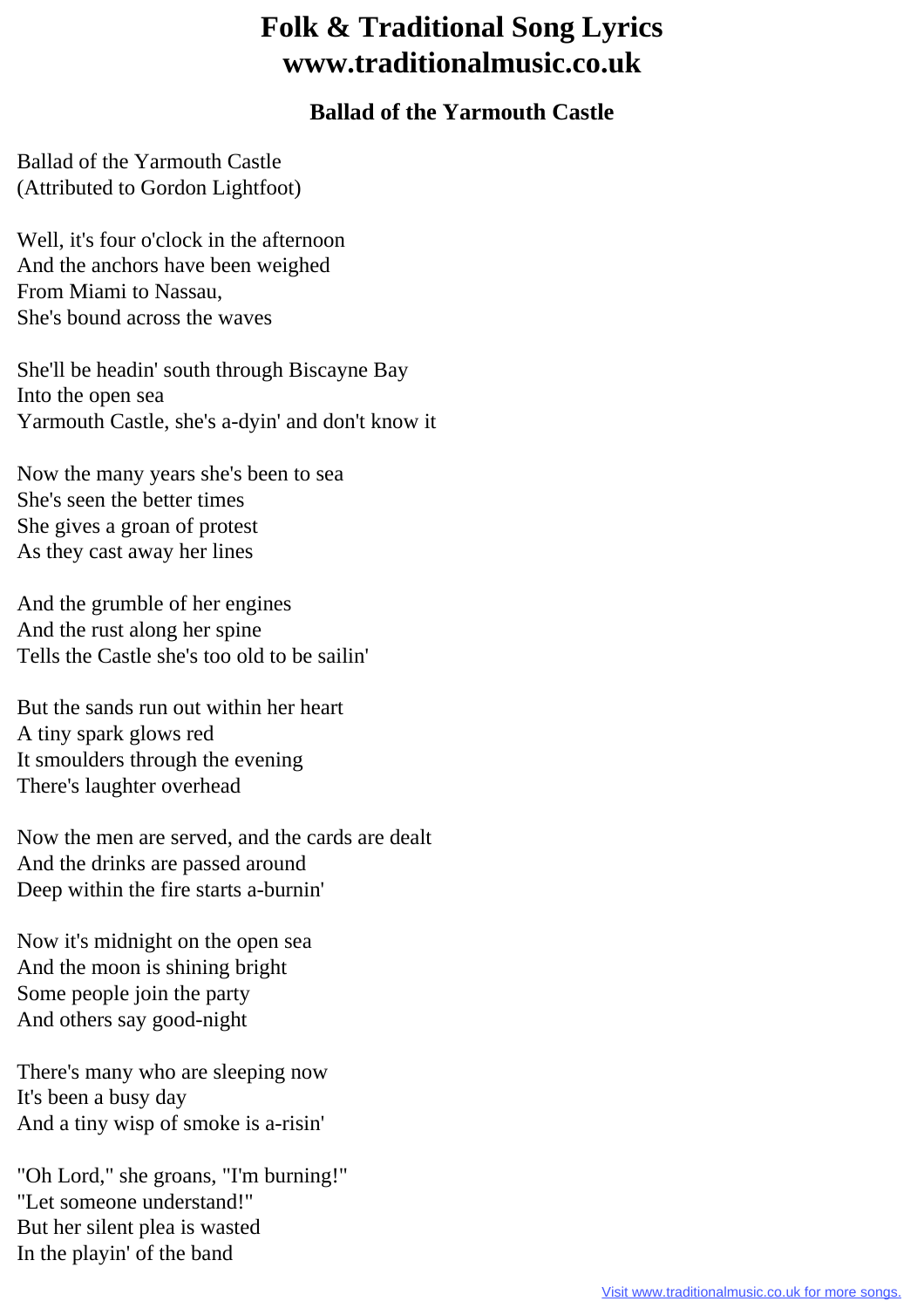Everybody's dancin' on her deck And they're havin' such a time Then a voice says "Shut up and deal, I'm losin'"

Deep within the Yarmouth Castle The fire begins to glow It leaps into the hallways And climbs and twists and grows

And the paint she wore to keep her young Oh Lord, how well it burns And soon that old fire is a-ragin'

Up beneath the bridge it's climbin' fast the captain stands aloft He calls up to the boatswain, 'n' says "Boatswain, we are lost"

For the ragged hoses in the racks No pressure do they hold And the people down below Will soon be dyin'

All amidships, oh she's blazin' now It's spreadin' fore and aft The people are a-scramblin' As the fire blocks their path

The evil smoke surrounds them, And they're fallin' in their tracks And the captain in his lifeboat is a-leavin'

Oh then the ship, Bahama Star Comes steamin' through the night She sees the Castle blazin' And 'tis a terrible sight

"Jump down, jump down!" the captain cries "We'll save you if we can!" Then the paint on his funnels is a-fryin'

"God help the ones who sleep below And cannot find the way! Thank God for those we've rescued Upon this awful day."

Now the heroes, they are many, But the times are growin' slim